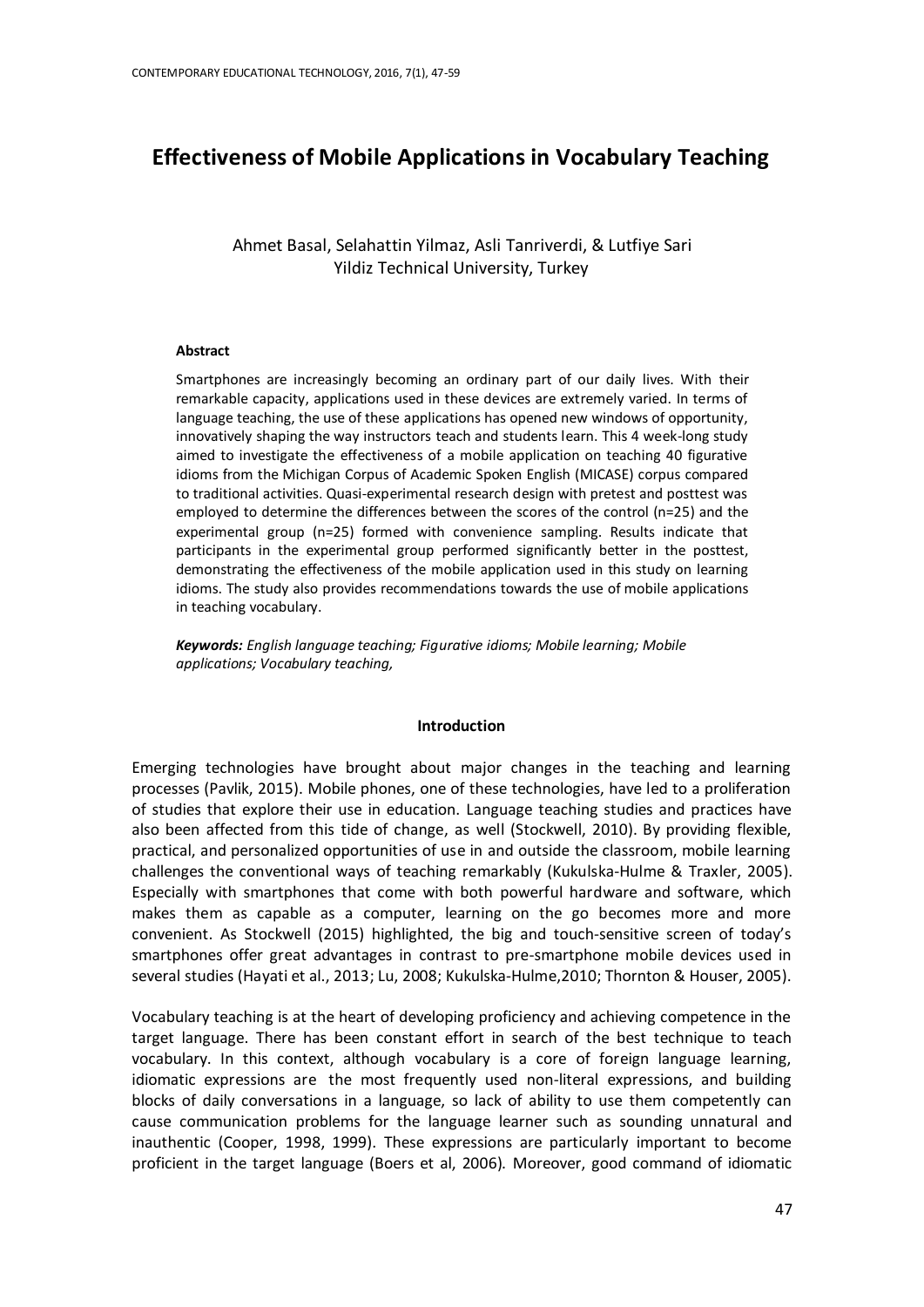expressions is generally considered as becoming closer to the fluency of native speakers of the target language (Fernando, 1996; Schmitt, 2000; Wray, 2000). Therefore, as Irujo (1986) emphasized, teaching idioms should be an integral part of language teaching programs from beginning levels and taught in naturalistic contexts with ample chances of practice. However, while teaching idioms, difficulties arise (Zhang, 2009).

Mobile devices could open new doors with their unique qualities such as "accessibility, personalizability, and portability" (Saran & Seferoglu, 2010, p.253), and "the physical characteristics (e.g., size and weight), input capabilities (e.g., keypad or touchpad), output capabilities (e.g., screen size and audio functions), file storage and retrieval, processor speed, and the  $[low]$  error rates" (Alzu'bi & Sabha, 2013, p.179) in the teaching and learning processes.

# **Literature Review**

The past decade has seen the rapid development in using mobiles phones in vocabulary teaching and the focus has been on the role of these devices in teaching vocabulary to L2 learners. A feature of mobile phones that was initially widely used in the studies was the SMS (Short Message Service). Several experimental studies compared SMS-based vocabulary instruction to different types of more traditional instruction. For example, Lu (2008) and Zhang et al. (2011) both attempted to investigate the effect of SMS messages compared to printed materials. Results of their studies showed that SMS groups outperformed the control groups who were given printed materials in the posttest; however, there was no significant difference in the delayed posttests.

Similarly, Suwantarathip and Orawiwatnakul (2015) conducted an experimental study that compared the effect of in-class paper-based vocabulary exercises with SMS messages sent to students outside the classroom to teach and practice new vocabulary for a 6-week long period. The study reported that the participants in the experimental group outperformed the control group.

In addition to the text messaging capabilities of SMS, Saran and Seferoglu (2010) also used MMS (Multimedia Messaging Service) in their study. While the experimental group was taught vocabulary via SMS and MMS messages that included multimedia such as images and sounds, the control group was taught the same vocabulary items in the classroom. The scores of the experimental group were significantly higher than the control group in the post test.

In their study, to compare the effects of SMS versus paperback dictionaries in academic vocabulary learning, Alemi et al. (2012) found that there was no significant difference between vocabulary knowledge of two groups in the post tests; however, the SMS group was more successful in the delayed posttest. Furthermore, all these studies reported positive attitudes of students towards the use of SMS in vocabulary learning.

Platforms and programs other than messaging services were also used in teaching vocabulary on mobile devices. Thornton and Houser (2005) wanted to test the effectiveness of e-mails on mobile phones on vocabulary teaching. In the first 4 week-long experiment, they sent students mini vocabulary lessons via emails, which students received on mobile phones for the first 2 weeks, and via computers for the last 2 weeks. In the second experiment, students were divided into 2 groups, one of which received emails while the other had the same content as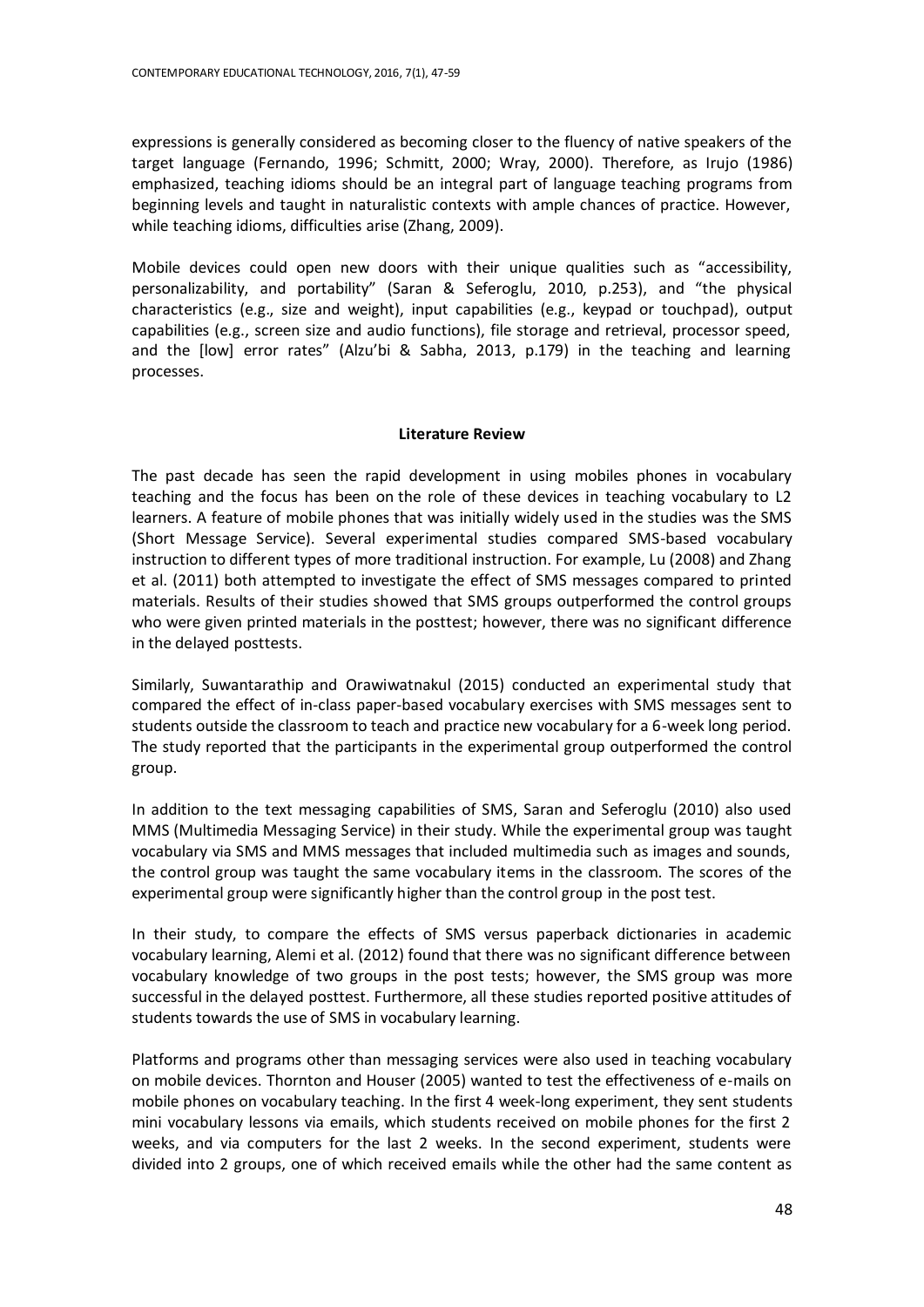printed material. Students reported that using mobile phones was a more effective method and more preferable to computers and printed materials. The last experiment was the evaluation of a website that the authors, together with their students, developed to teach idioms. *Vidioms* included idioms with explanations, and examples through multimedia (sounds, images, videos). The authors asked a group of students to evaluate the website as they used it on mobile devices such as phones and PDAs. Students found the website significantly 'effective and enjoyable' (p. 225) to use on mobile devices.

Basoglu and Akdemir (2010) conducted a study on vocabulary learning to see the difference of use of mobile phones and flashcards. They used a mobile application for experimental group giving the words for six weeks while the control group learned the same words with flashcards. Their study reported a significant difference between two groups as the experimental group did achieve significantly better in the multiple-choice posttest.

Another example is Stockwell (2010) who compared vocabulary learning on mobile phones and computers in relation to student achievement, task completion speed, and time for a 3 year period between 2007 and 2009. A Moodle-based system called *VocabTutor* was developed to run both on computers and mobile devices. Findings of the study showed no significant difference in terms of student scores; however, most students preferred using the system on computers with an increase of mobile phone use in 2009.

As a recent study that made use of smartphones, Wu (2015) created a mobile application called *Word Learning-CET6* to teach vocabulary to a group of 70 Chinese college students. While the experimental group used the application, the control group was only reminded to study the vocabulary items on their own via text messages. The posttest results at the end of the experiment reported a significant different between two groups with experimental group outperforming the control group.

As can be seen in the above mentioned studies, experiments with different types of mobile learning tools varying from SMSs to applications that were written to teach vocabulary have all been proved to have benefits for the learners compared to more conventional ways of learning.

To the best knowledge of the researchers, few studies on idiom teaching through mobile devices were found in the literature. One of them is an experiment in Thornton and Houser (2005) which was the evaluation of a website that the authors, together with their students, developed to teach idioms. *Vidioms* included idioms with explanations, and examples through multimedia (sounds, images, and videos). The authors asked a group of students to evaluate the website as they used it on mobile devices such as phones and PDAs. Students found the website significantly 'effective and enjoyable' (p. 225) to use on mobile devices. Another study is by Hayati et al. (2013) who investigated the teaching of idioms to a group of 80 Iranian English learners. Students were divided into 3 groups, each of which received a different type of instruction to learn 80 idioms. The first group was the self-study group that received the idioms with their definitions and examples through printed material. The second group received 4 SMS messages that covered 4 idioms along with meanings and example sentences, while the last group was taught through short texts rather than definitions for a more contextualized instruction, and in the classroom. The post-test results showed that scores in all groups were significantly different, with SMS group being the highest, and the self-study group the lowest. Furthermore, responses to the post-experiment survey indicated that students mostly found use of mobile phones and SMS messages effective and preferable as a teaching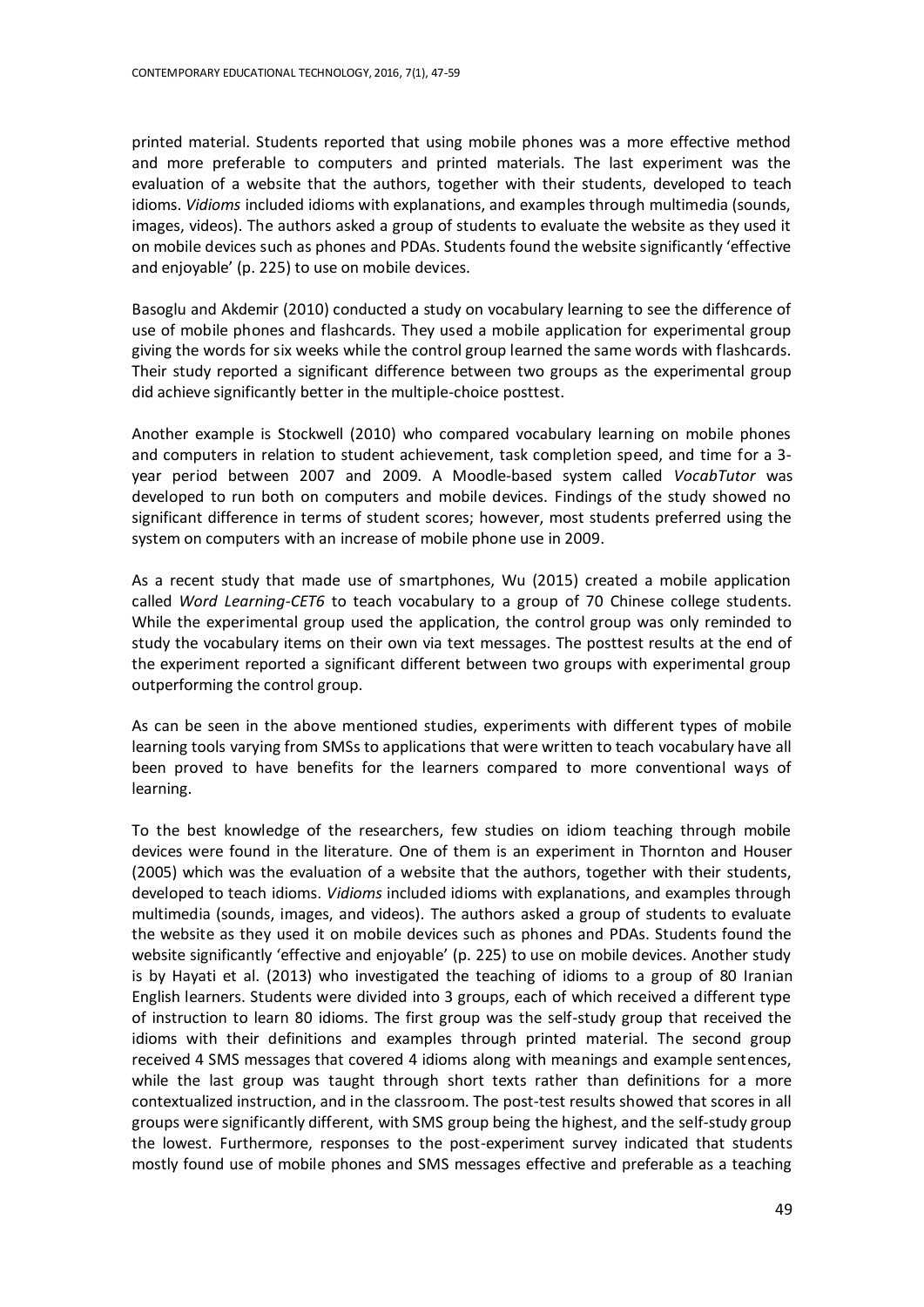method. As can be seen, both studies attempted to use mobile devices , however, neither of them was able to fully utilize what smartphones offers today with various free and easy-to-use applications that learners can easily reach.

Although many studies found SMS messages and other computer software adapted to mobile phone effective in vocabulary learning, affordances of these tools are limited. For example, SMS messages can be costly for students (Cavus & İbrahim, 2009) or computer programs require adjusting for mobile devices, which can cause problems in quality of use (Thornton & Houser, 2005). Therefore, using the smartphone applications that are already well-functioning and popular among users could facilitate the mobile learning practices considerably. Moreover, applications of mobile learning are advantageous in language teaching (Godwin-Jones, 2011).

Wang and Shih (2015), for instance, used mobile vocabulary learning application in their study and concluded that experimental group scored significantly better than the control group who used paper-based learning materials. A good example of mobile applications is WhatsApp, a free mobile messenger application that allows its users to exchange texts, as well as multimedia both in one-to-one and group conversations, and make calls. Being one of the most popular and widely used messenger applications, it is also available for all mobile platforms (IOS, Android, Windows Mobile, Symbian, etc.).

As an effective means of mobile communication, WhatsApp has been used in some studies that aimed to investigate its effectiveness in terms of language learning. Plana et al. (2013) aimed to provide EAP students with extra reading activities by sending links to short texts and related comprehension questions through WhatsApp groups, as an alternative to SMS which is more costly, and less convenient without a computer system to send messages. The questionnaires after the twelve week-long implementation showed that students liked the activities, and increased their reading practice with the application.

Al Saleem (2014) aimed to examine the effect of dialogue journaling via WhatsApp on undergraduate English students' writing performance in terms of vocabulary and voice. During the six weeks of data collection, students were given 30 prompts to write on and via WhatsApp. The two writing tasks given as pre-test and post-test indicated that there was a significant improvement in students' writing in terms of their word choices and voice.

Lawrence (2014) also used WhatsApp groups in order to introduce vocabulary items before reading texts to a group of five undergraduate learners of Afrikaans. For a 7 week-long period, the researchers sent messages to the group that introduced target words with translations and different types of media such as sound or image. Content of the messages were further elaborated in each following course and students' knowledge was tested. The author concluded that WhatsApp is an effective tool for providing outside-the-classroom opportunities to practice vocabulary especially for weak students; however, content of the messages should be carefully planned.

Castrillo et al. (2014) investigated the role of WhatsApp in fostering negotiation of meaning among 85 Spanish learners of German. Based on the results of the pre-questionnaire, students were divided into 5 WhatsApp groups of five, where they discussed topics that the author sent. Students' interactions in terms of their negotiation of meaning and engagement with the tasks were analyzed. Students were found to have high levels of motivation and participation, as well as having improved their meaning negotiation skills. Although some research has been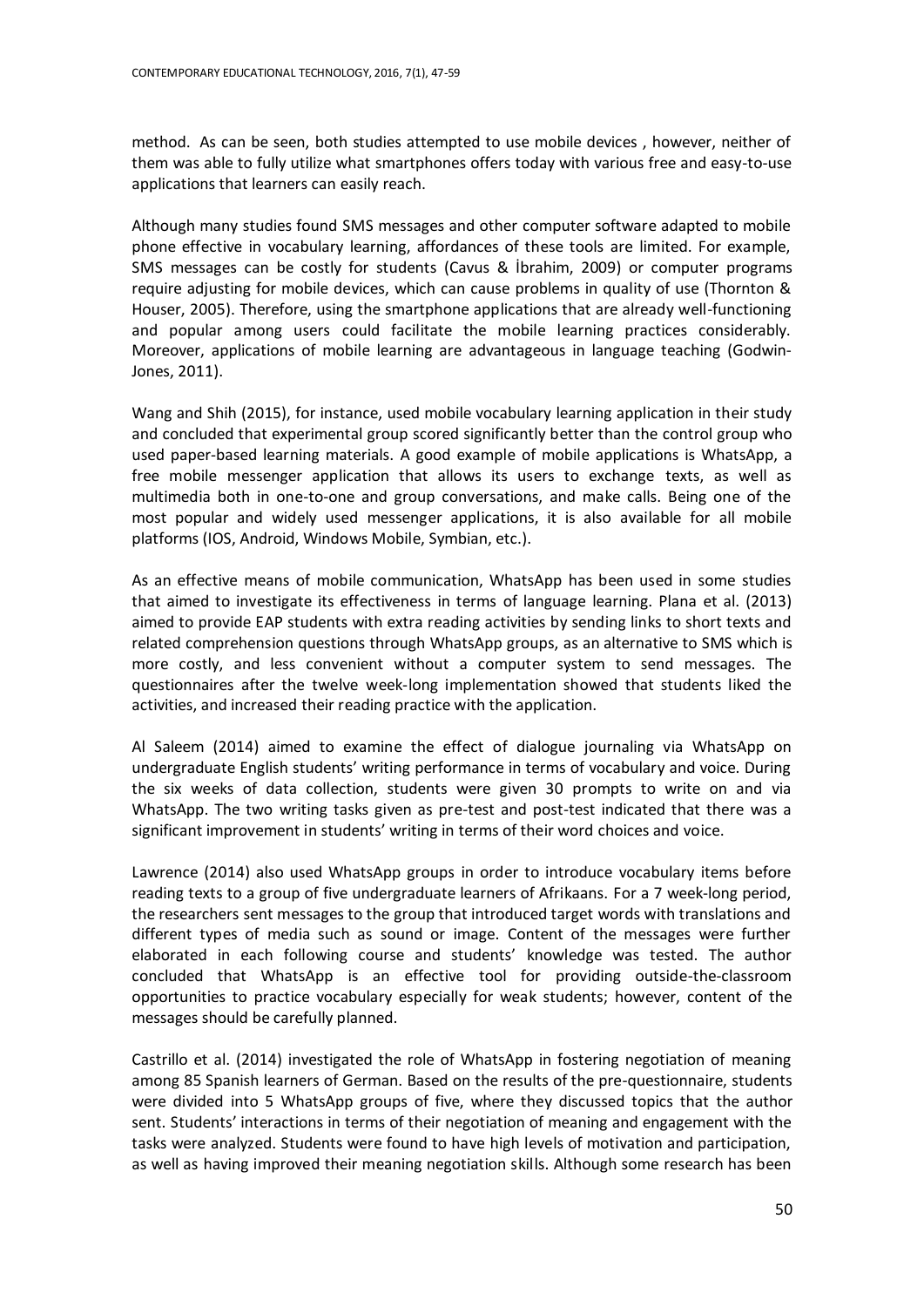carried out on the use WhatsApp in vocabulary teaching and, there have been few empirical investigations into its use in idiom teaching. The present study therefore is set out to assess the effectiveness of the mobile application in teaching idioms.

## **Methodology**

## **Research Design**

This study aims to investigate the effectiveness of the mobile application on teaching 40 figurative idioms from the Michigan Corpus of Academic Spoken English (MICASE) compared to traditional activities. [Posttest-only two-group randomized experimental design](http://www.socialresearchmethods.net/kb/expsimp.php) model was employed in the study. The research question that guided the study was: Are activities with the use of mobile applications more effective than traditional activities in increasing idiomatic knowledge of the participants?

# **Participants**

The number of participants who took part in the study was 50 first-year students from an English Language Teaching Department of a state university in Turkey. Convenience sampling was employed while selecting the participants. Their level could be defined as upper intermediate since they are accepted to the department with Foreign Language Exam (YDS) scores. The participants were enrolled in the course called Lexical Competence in the spring semester of the academic year 2013-2014, a compulsory course aiming to expand the vocabulary knowledge of the students. The participants were divided into two groups randomly; control group consisted of 6 males and 19 females (n=25) and experimental group (n=25) consisted of 20 females and 5 and had an average of 20 in terms of their age. The control group was taught with traditional activities whereas the experimental group was taught with the use of mobile application.

# **Data Analysis**

The idioms in this study were from Michigan Corpus of Academic Spoken English (MICASE). The corpus included contemporary speech recordings of 152 academic lectures over 197 hours from the University of Michigan between 1997 and 2001 (Simpson & Mendis, 2003). Forty figurative idioms (e.g. ivory tower, bottom line, go off on a tangent, on the same page, litmus test, play devil's advocate, ring a bell, split hairs etc.) listed by Grant (2007) based on the study of Simpson and Mendis (2003) were used in the study.

The achievement test consisting of 40 questions on figurative idioms was used as the data collection tool. Internal validity of the questions in the test was established by using a panel of experts from the field of English language teaching. Each question answered correctly in the test was given 1 point. The test was used both as the pretest and posttest. The t-test was used to determine whether the differences between inter and intra groups were statistically significant. The achievement test included 40 fill-in-the blanks questions testing the knowledge of participants on figurative idioms. Sample items from the test are as follows: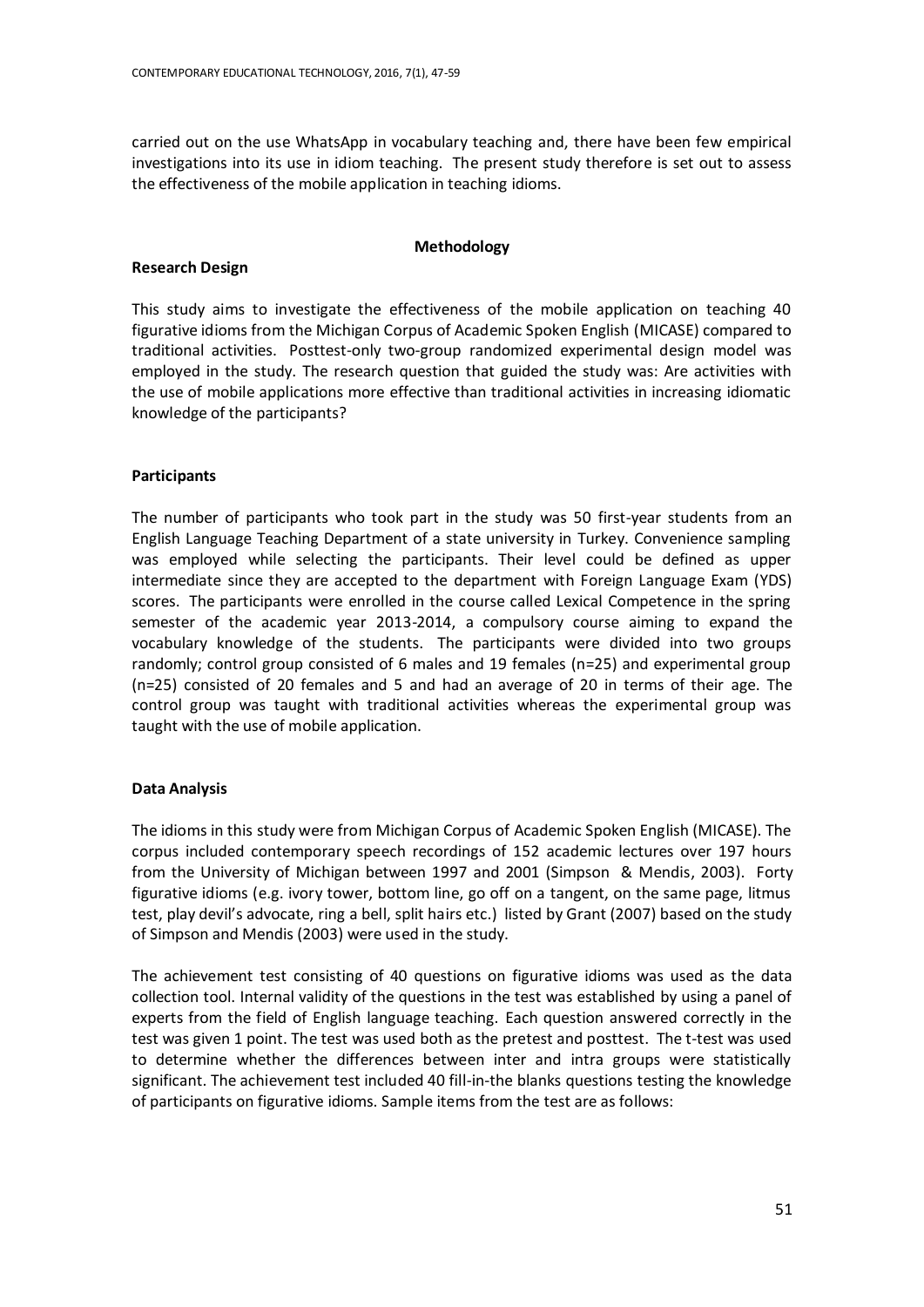*Please fill the blanks with the appropriate idioms from the list below. If necessary, please make changes.*

*the big picture /go off at a tangent / ivory tower / litmus test / put the heat on*

- *1. Environmental groups are putting the heat on the government to stop pollution from power stations.*
- *2. What does the professor know about student life, living as he does in an ivory tower?*
- *3. The president's policy on abortion is regarded as a litmus test of his views on women's rights.*
- *4. The ideal candidate for the job should be able to look at the big picture and prioritize work. Our discussion on fund-raising went off at a tangent, and we spent half the morning talking about political correctness.*

## **Procedures**

At the start of the study, the participants of the two groups were tested on their knowledge of the selected 40 figurative idioms. Based on this pretest results, there were no significant difference between the two groups, indicating that their knowledge level was similar on the selected idioms. The following week, the study and its focus on idioms were introduced to both groups. However, it is also important to consider the technology usage of the learners, and create the learning environments accordingly (Liu & Milrad, 2010). As an indication of how quickly Turkish users have adopted mobile devices in recent years, Connected Customer Survey by Google (2014) indicated that smartphone usage reached 39% and had tripled since 2012. Considering all these, teaching idioms through smartphones may be an effective way of integrating teaching into real life contexts.

In this context, the participants of the experimental group were asked whether they have WhatsApp mobile application on their mobile phones and how frequently they use them. All of the participants had this application on their mobile phones and stated that they used it frequently. After this check, the control group was given printed handouts including traditional activities on the idioms such the meaning of idioms, usage examples and fill in the blanks exercises. The experimental group on the other hand was taken MMS messages through the use of WhatsApp mobile application on a weekly basis.

Every week, 10 MMS messages related with the target idioms (see appendix for the examples of MMS messages) were sent to the experimental group. The MMS contains the idiom, meaning of the idiom, a picture demonstrating the meaning of the idiom, and at least 3 sample sentences for each idiom. After sending MMS messages of 10 idioms, a mini test including fill in the blanks questions were sent to the participants as an MMS and the answers to the mini test was sent after 2 hours. This process took four weeks to complete. After the treatment completed, the achievement test was used as the posttest.

### **Results**

The pretest results of the control group who learned idioms with traditional paper-based activities in the classroom can be seen in Table 1. Findings revealed that the participants in the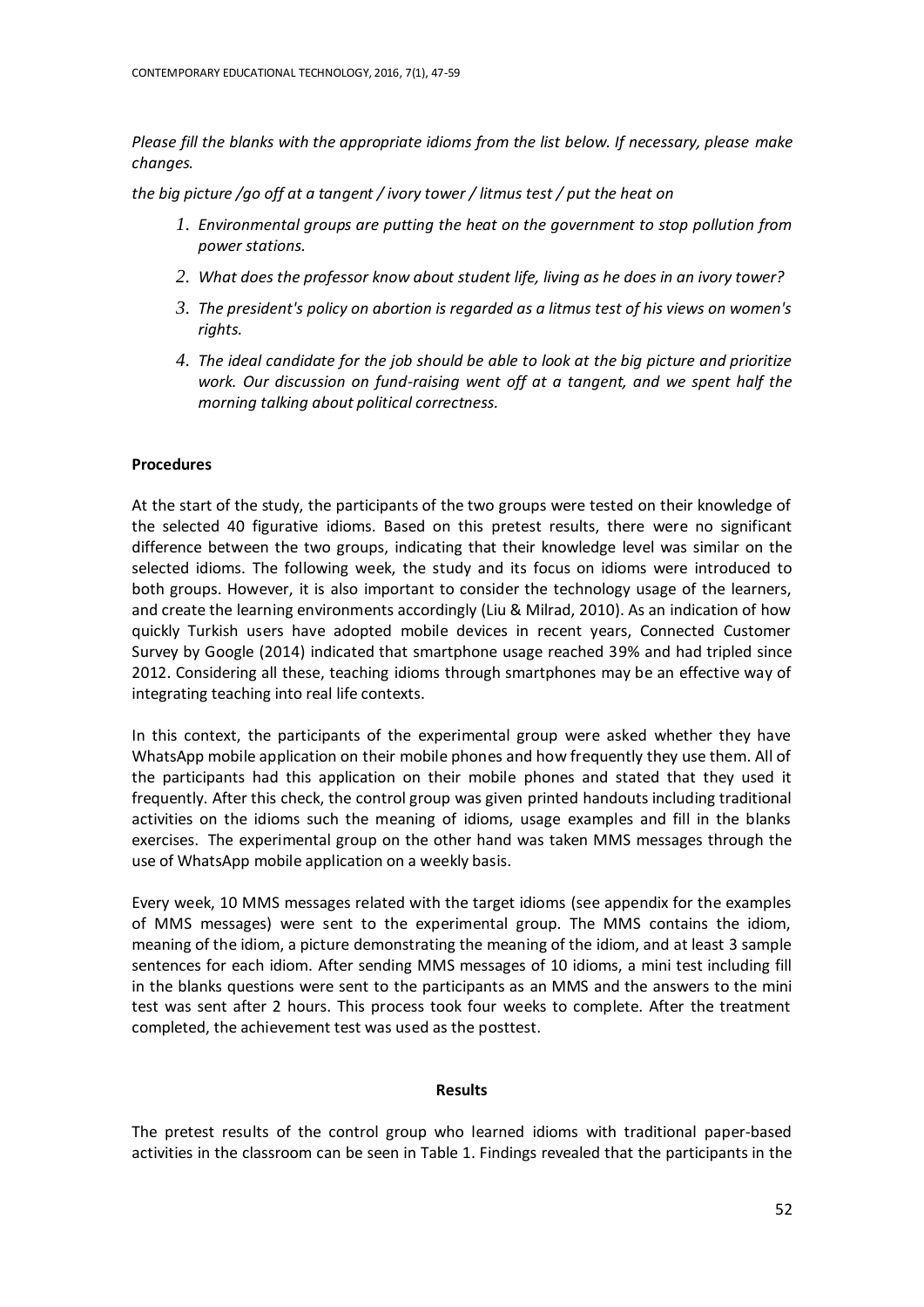control group achieved significant improvement (p<000.5) on their idiom knowledge when the results of pretest (M=15,24) and immediate posttest (M=23,00) were compared. This means that after four weeks following the start of the study, participants in the control group experienced significant idiom-knowledge gains, suggesting that traditional activities were effective in teaching target idioms in the study.

|                  |    |           |         | t-test   |    |      |
|------------------|----|-----------|---------|----------|----|------|
|                  | N  | $\bar{x}$ | SD      |          | df | D    |
| C. G. Pretest    | 25 | 15,2400   | 5,54737 | $-3,980$ | 24 |      |
| C. G. Posttest 1 | 25 | 23,0000   | 7,04746 |          |    | 001, |

Table 1. Paired Samples t-test Results Within Group

The results of the pretest of the experimental group who learned idioms with the mobile application out of the classroom hours can be seen in Table 2. Findings revealed that the participants in the experimental group achieved significant improvement (p<000.5) on their idiom knowledge when the results of pretest (M=17,48) and posttest (M=31,55) were compared. This means that after four weeks following the end of the treatment, participants in the experimental group also experienced significant idiom-knowledge gains, indicating that the use of mobile application was effective in teaching the target idioms in the study.

# Table 2. Paired Samples t-test Results Within Group

|                  |    |           | t-test  |          |    |      |
|------------------|----|-----------|---------|----------|----|------|
|                  | Ν  | $\bar{x}$ | SD      |          | df | D    |
| E. G. Pretest    | 29 | 17,4828   | 9,40600 |          |    |      |
| E. G. Posttest 1 | 29 | 31,5517   | 4,96118 | $-7,713$ | 28 | 001, |

The study aims to determine whether the use of mobile application was more effective than the traditional activities in teaching the target idioms. It is clear from Table 3 that both groups had significant idiom-knowledge gains after the 4-weeks-long study, demonstrating that the students in both groups improved their idiom-knowledge significantly independent of the group they were in and the activities they were supposed to do. However, as seen in the table, the experimental group achieved significantly better results on the posttest than the control group. In other words, when compared to the control group, idiom-knowledge gains of the experimental group were significantly higher than those of the control group, suggesting that the treatment was successful in teaching idioms.

|  | Table 3. Independent Samples t-test Results Between Groups |
|--|------------------------------------------------------------|
|--|------------------------------------------------------------|

|                  |    |           |         | t-test   |    |      |
|------------------|----|-----------|---------|----------|----|------|
|                  | N  | $\bar{x}$ | SD      |          | df | р    |
| C. G. Pretest    | 25 | 15,2400   | 5,54737 | $-1,045$ | 52 | ,284 |
| E. G. Pretest    | 29 | 17, 4828  | 9,40600 |          |    |      |
| C. G. Posttest 1 | 25 | 23,0000   | 7,04746 | $-5,210$ | 52 | ,001 |
| E. G. Posttest 1 | 29 | 31,5517   | 4,96118 |          |    |      |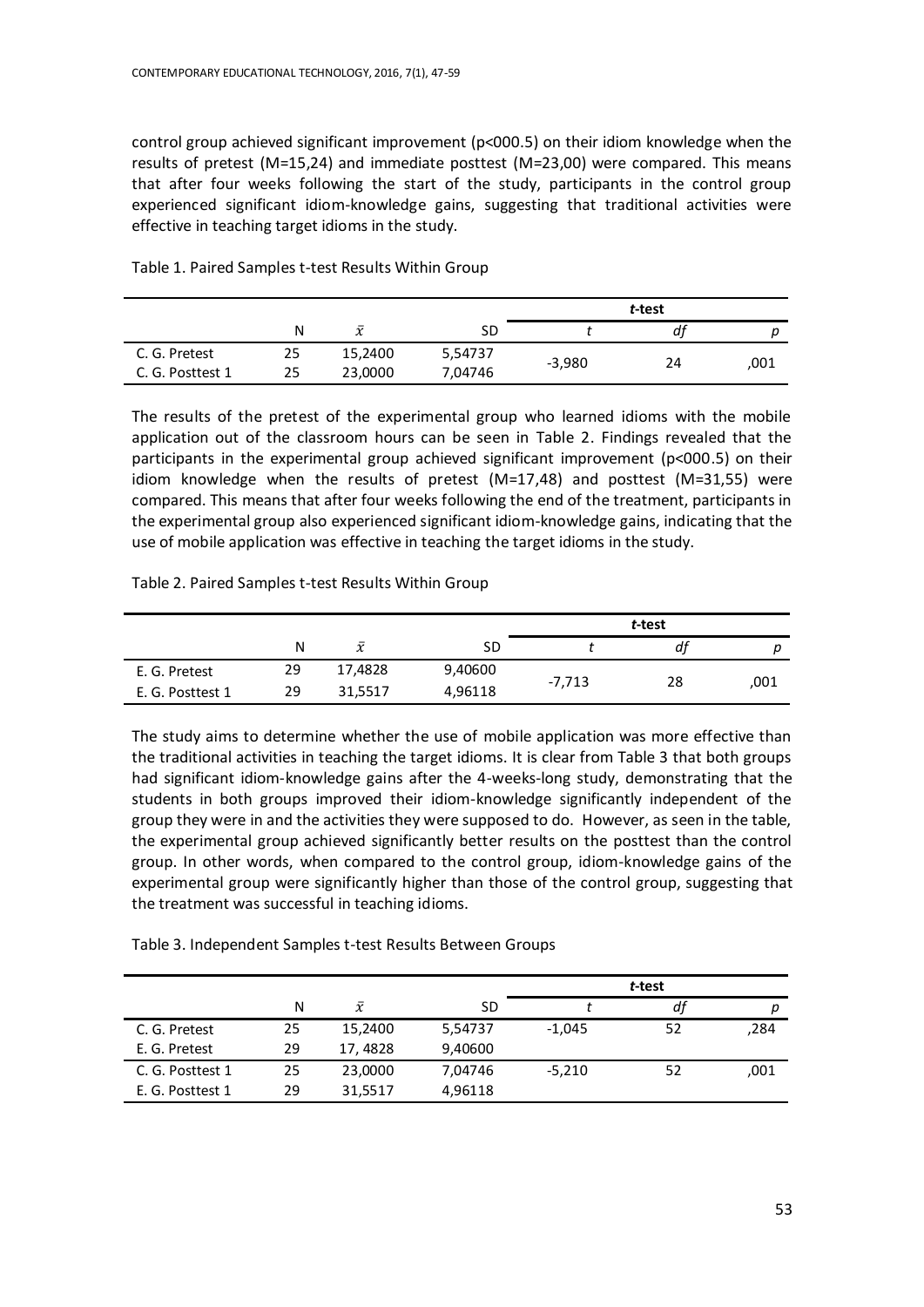#### **Discussion and Conclusion**

Vocabulary learning is one of the most important aspects of language teaching. Idioms, an essential part of vocabulary knowledge, and idiomatic knowledge can help learners to become proficient in the target language (Boers et al., 2006). However, learning idioms is a major difficulty for many language learners in achieving a more natural sounding target language competence (Cooper, 1998, 1999). When it comes to teaching idioms, it becomes more difficult since it is hard to predict their meaning with the first look (Zhang, 2009). Therefore, there is a door of opportunities for creating appropriate environments to teach idioms, particularly with the use of broadly available technologies, one of which is through mobile applications.

Many studies proved that SMS messages and other computer programs adjusted to be used in mobile phones can be effective for vocabulary teaching. However, there may be some disadvantages of using SMS due to its cost (Cavus & Ibrahim, 2009) and other computer programs due to the adjustment problems of these programs to mobile devices, causing low quality (Thornton & Houser, 2005). Therefore, using the smartphone applications that are already well-functioning and popular among users could facilitate the mobile learning practices considerably. A good example of these applications is WhatsApp, a free mobile messenger application that allows its users to exchange texts, as well as multimedia both in one-to-one and group conversations, and make calls. Being one of the most popular and widely used messenger applications, it is also available for all mobile platforms (IOS, Android, Windows Mobile, Symbian etc.). This study aims to investigate the use the effectiveness of this mobile application on teaching 40 figurative idioms from the MICASE corpus compared to traditional activities.

Results of this study indicate that both the participants in the control and the experimental group significantly improved their knowledge of the target idioms independent of the activity type used in their respective groups. However, based on the posttest results, participants in the experimental group who learned idioms through the use of the mobile application achieved significantly better than their counterparts in the control group with traditional activities, indicating that use of the mobile application was more effective in teaching idioms than the traditional activities.

These results are in line with the results of several other studies employed SMS or MMS in the experimental group and traditional activities in the control group in vocabulary teaching (Lu, 2008; Saran & Seferoglu, 2010; Zhang, 2011); however, they are contradictory with the findings of Alemi et al. (2012). On the other hand, even though Alemi did not find significant differences between the experimental and control groups on the posttest, the researcher found significant differences in the delayed posttest, indicating that using mobile applications significantly improved the retention of the vocabulary when compared to traditional activities. Moreover, the studies reported positive attitudes of students towards the use of mobile applications in teaching vocabulary.

In a study conducted by Hayati et al (2013) to teach idioms with three different ways (selfstudy, SMS, and more contextualized instruction in class), the results indicated that SMS group improved significantly better than the other two groups with positive feedback on using mobile phones and SMS in learning idioms. Basoglu and Akdemir (2010) also found that teaching vocabulary with mobile phones is more effective than presenting the vocabulary in flashcards. Lu (2008) also found that the participants of the SMS group recognized more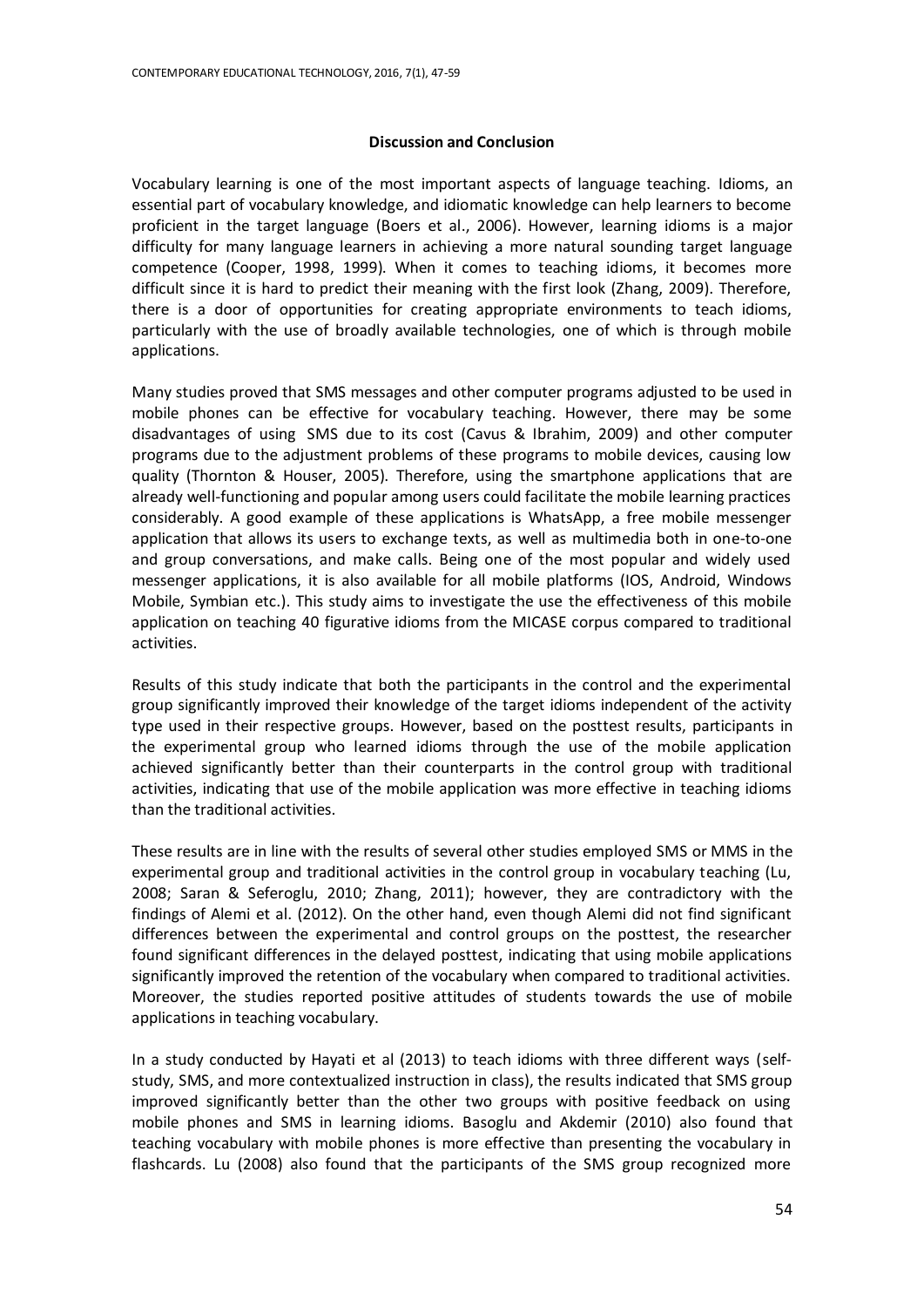vocabulary than the group learned vocabulary with printed materials. Suwantarathip and Orawiwatnakul (2015) also found that the experimental group in which mobile-assisted vocabulary exercises were used outperformed the control group receiving paper-based exercises. All the results of aforementioned four studies seem to be consistent with the results of the current research which found that using mobile applications is more effective in teaching vocabulary compared to the traditional ways of teaching.

Learning vocabulary in the classroom may be disadvantageous due to time constraints and the heavy responsibility on the learner (Grace, 1998). The advantage of using mobile phones and mobile applications in teaching vocabulary is having an opportunity to learn beyond classroom borders. In other words, "instructional activities are not limited to a set place… but can be conducted anywhere and anytime [and] learners can engage, often asynchronously, with teachers, learning resources and other learners" (Bornman, 2012, p.288).

However, as Kukulska-Hulme (2009) stated this can also be disadvantageous since the learning outside the classroom is beyond the control of the teacher, thus careful planning should be made to establish a strong connection between "what is best learnt in the classroom, [and] what should be learnt outside [the classroom]" (p.164). Therefore, teachers should have the responsibility of designing activities to achieve optimum balance between the content in- and outside the classroom. While maintaining such a balance, they should "seek ways to construct the content more enjoyable for their students" (Basal, 2012, p.167). In this process, with the use of mobile phones, learning activities may become more engaging (Cui & Bull, 2005).

The current study contributed to the literature in that using mobile applications in vocabulary teaching can be a more effective tool when compared to traditional paper-based activities. However, designing language learning activities, in this case vocabulary learning activities, is a demanding task and requires careful planning. Moreover, while using mobile applications which are not tailored for vocabulary teaching, language teachers should be aware of pedagogical considerations in the design of the vocabulary activities. Language teachers should also pay special attention to the use of ready-made mobile applications for vocabulary teaching since the number of them are countless and although they were originally tailored for vocabulary teaching and the developers of them claim that they were carefully designed in line with the scientific findings related to vocabulary teaching, to prove these claims can be a daunting task to their huge numbers. Therefore, teachers should know how to evaluate the usefulness of these applications for vocabulary teaching.

This study has some limitations regarding the limited number of the participants. Large-scale studies need to be done in order to understand its strengths and weaknesses in teaching specific aspects of language. Moreover, more research needs to be undertaken in order to confirm the strength of the association between mobile applications and their effectiveness in teaching vocabulary.

### **References**

Alemi, M., Sarab, M. R. A., & Lari, Z. (2012). Successful learning of academic word list via MALL: Mobile assisted language learning. *International Education Studies*, *5*(6),99-109 . <http://dx.doi.org/10.5539/ies.v5n6p99>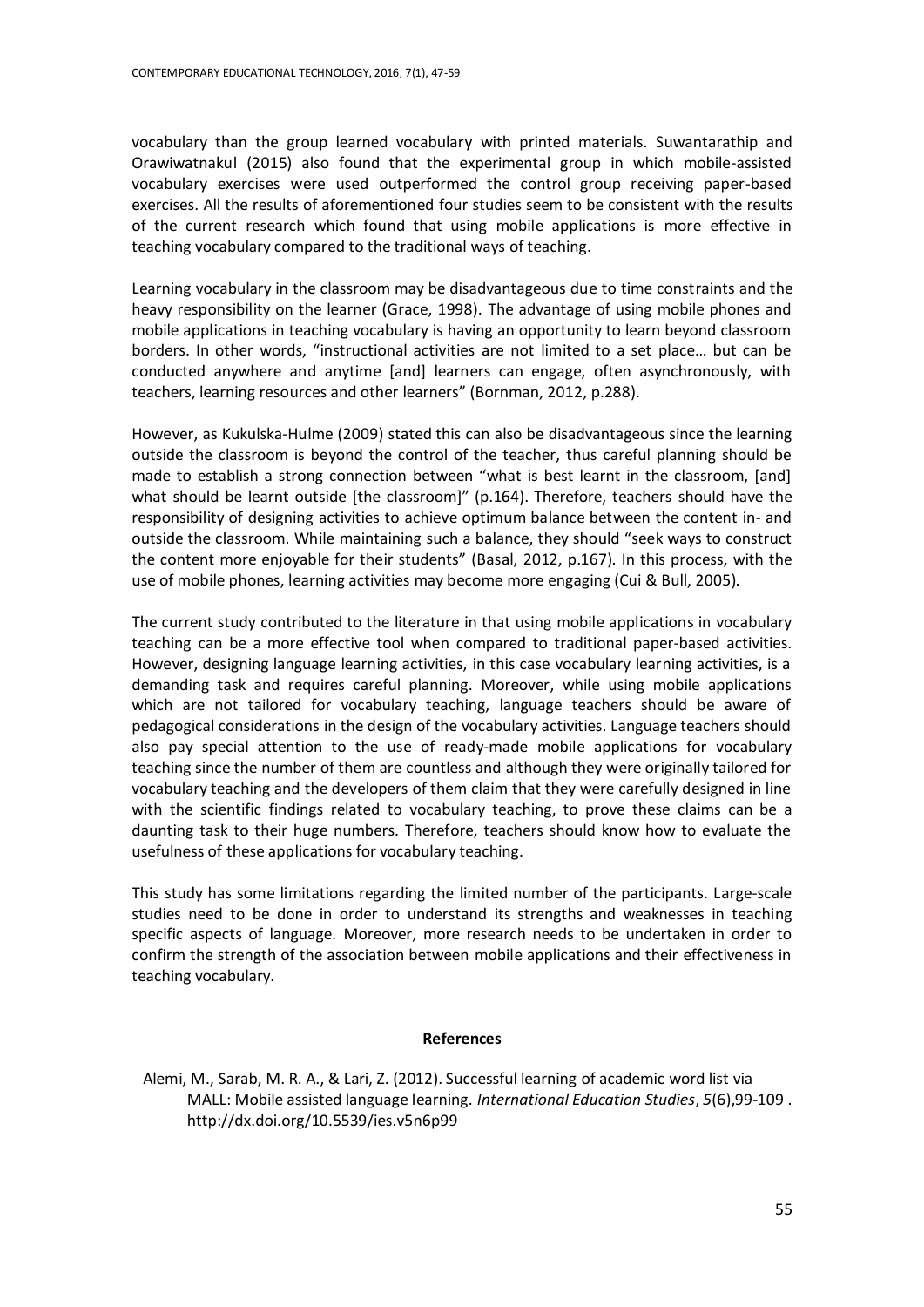- Alsaleem, B. I. A. (2013). The effect of "WhatsApp" electronic dialogue journaling on improving writing vocabulary word choice and voice of EFL undergraduate Saudi students. *Arab World English Journal*, *4*(3), 213-225.
- Alzu'bi M.A.M. & Sabha, M. R. N. (2013). Using mobile-based email for English foreign language learners. *Turkish Online Journal of Educational Technology-TOJET, 12*(1), 178- 186.
- Basal, A. (2012). Authorıng tools for developing the content in language education. *International Journal on New Trends in Education & Their Implications (IJONTE), 3*(4), 164-169.
- Basoglu, E. B. & Akdemir, O. (2010). A comparison of undergraduate students' English vocabulary learning: Using mobile phones and flash cards. *Turkish Online Journal of Educational Technology-TOJET*, *9*(3), 1-7.
- Boers, F., Eyckmans, J., Kappel, J., Stengers, H., & Demecheleer, M. (2006). Formulaic sequences and perceived oral proficiency: Putting a lexical approach to the test. *Language Teaching Research, 10*(3), 245-261.
- Bornman, E. (2012). The mobile phone in Africa: has it become a highway to the information society or not? *Contemporary Educational Technology, 3*(4), 278-292.
- Castrillo, M. D., Martín-Monje, E., & Bárcena, E. (2014). Mobile-based chatting for meaning negotiation in foreign language learning. In *Proceedings of the 10th International Conference on Mobile Learning. International Association for Development of the Information Society* (pp. 49-59).
- Cooper, T. C. (1998). Teaching idioms. *Foreign Language Annals*, *31*(2), 255-266. <http://dx.doi.org/10.1111/j.1944-9720.1998.tb00572.x>
- Cooper, T. C. (1999). Processing of idioms by L2 learners of English. *Tesol Quarterly*, *33*(2), 233- 262. <http://dx.doi.org/10.2307/3587719>
- Cui, Y. & Bull, S. (2005). Context and learner modeling for the mobile foreign language learner. *SYSTEM, 33*(2), 353-367. <http://dx.doi.org/10.1016/j.system.2004.12.008>
- Fernando, C. (1996). *Idioms and idiomaticity*. Oxford: Oxford University Press.
- Godwin-Jones, R. (2011). Mobile apps for language learning. *Language Learning & Technology, 15*(2), 2-11.
- Grace, C. A. (1998). Retention of Word Meanings Inferred from Context and Sentence‐Level Translations: Implications for the Design of Beginning‐Level CALL Software. *The Modern Language Journal, 82*(4), 533-544. [http://dx.doi.org/10.1111/j.15404781.1998.](http://dx.doi.org/10.1111/j.15404781.1998.%20tb05541.x)  [tb05541.x](http://dx.doi.org/10.1111/j.15404781.1998.%20tb05541.x)
- Grant, L. E. (2007). In a manner of speaking: Assessing frequent spoken figurative idioms to assist ESL/EFL teachers. *System, 35*(2), 169-181.
- Hayati, A., Jalilifar, A., & Mashhadi, A. (2013). Using Short Message Service (SMS) to teach English idioms to EFL students. *British Journal of Educational Technology*, *44*(1), 66-81. <http://dx.doi.org/10.1111/j.1467-8535.2011.01260.x>
- Irujo, S. (1986). A piece of cake:/earning and teaching idioms. *ELT journal*, *40*(3), 236-242. <http://dx.doi.org/10.1093/elt/40.3.236>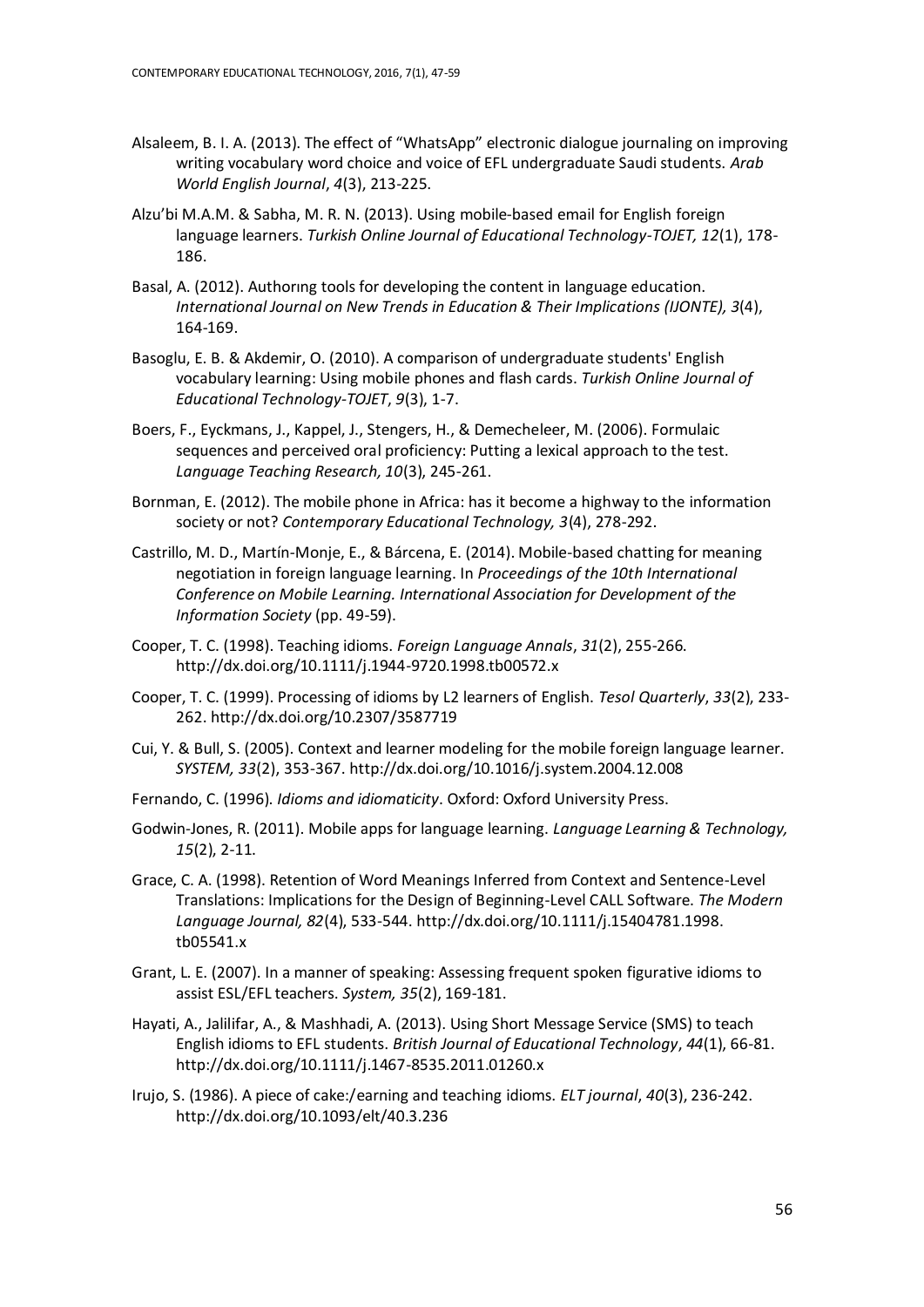- Kukulska-Hulme, A. (2009). Will mobile learning change language learning?. *ReCALL, 21*(02), 157-165[. http://dx.doi.org/10.1017/S0958344009000202](http://dx.doi.org/10.1017/S0958344009000202)
- Kukulska-Hulme, A. (2010). Learning Cultures on the Move: Where are we heading?. *Journal of Educational Technology and Society*, *13*(4), 4-14.
- Kukulska-Hulme, A., & Traxler, J. (Eds.). (2005). *Mobile learning: A handbook for educators and trainers*. Psychology Press.
- Lawrence, D. (2014) Students' Experiences of Using SMS for Vocabulary Development–a Case Study. In *Conference proceedings of ICT for language learning* (p. 310). Available at: http://www.libreriauniversitaria.
- Liu, C. C. & Milrad, M. (2010). Guest editorial-one-to-one learning in the mobile and ubiquitous computing age. *Educational Technology & Society*, *13*(4), 1-3.
- Lu, M. (2008). Effectiveness of vocabulary learning via mobile phone. *Journal of computer assisted learning, 24*(6), 515-525.
- Schmitt, N. (2000). *Vocabulary in language teaching*. Cambridge: Cambridge University Press.
- Simpson, R. & Mendis, D. (2003). A corpus‐based study of idioms in academic speech. *TESOL Quarterly, 3*7(3), 419-441. <http://dx.doi.org/10.2307/3588398>
- Pavlik, J. V. (2015). Fueling a third paradigm of education: The pedagogical implications of digital, social and mobile media. *Contemporary Educational Technology, 6*(2), 113-125.
- Plana, M. G. C., Escofet, M. I. G., Figueras, I. T., Gimeno, A., Appel, C., & Hopkins, J. (2013). Improving learners' reading skills through instant short messages: A sample study using WhatsApp. *Proceeding of WorldCall* (pp.80-84). Glasgow, UK: University of Ulster.
- Saran, M. & Seferoglu, G. (2010). Supporting foreign language vocabulary learning through multimedia messages via mobile phones. *Hacettepe University Journal of Education*, *38*, 252-266.
- Stockwell, G. (2010). Using mobile phones for vocabulary activities: Examining the effect of the platform. *Language Learning & Technology*, *14*(2), 95-110.
- Suwantarathip, O. & Orawiwatnakul, W. (2015). Using mobile-assisted exercises to support students' vocabulary skill development. *Turkish Online Journal of Educational Technology, 14*(1), 163-171.
- Thornton, P. & Houser, C. (2005). Using mobile phones in English education in Japan. *Journal of computer assisted learning*, *21*(3), 217-228. [http://dx.doi.org/10.1111/j.1365-](http://dx.doi.org/10.1111/j.1365-2729.2005.00129.x) [2729.2005.00129.x](http://dx.doi.org/10.1111/j.1365-2729.2005.00129.x)
- Wang, Y. H. & Shih, S. K. H. (2015). Mobile-assisted language learning: Effects on EFL vocabulary learning. *International Journal of Mobile Communications*, *13*(4), 358-375. <http://dx.doi.org/10.1504/IJMC.2015.070060>
- Wray, A. (1999). Formulaic language in learners and native speakers. *Language Teaching, 32*, 213-231. <http://dx.doi.org/10.1017/S0261444800014154>
- Zhang, L. (2009). *The effect of etymological elaboration on L2 idiom acquisition and retention in an online environment (WebCT)* (Unpublished doctoral dissertation). Retrieved on 15 June 2015 from Graduate College at Digital Repository @ Iowa State University (Paper 11126). <http://dx.doi.org/10.1504/IJMC.2015.070060>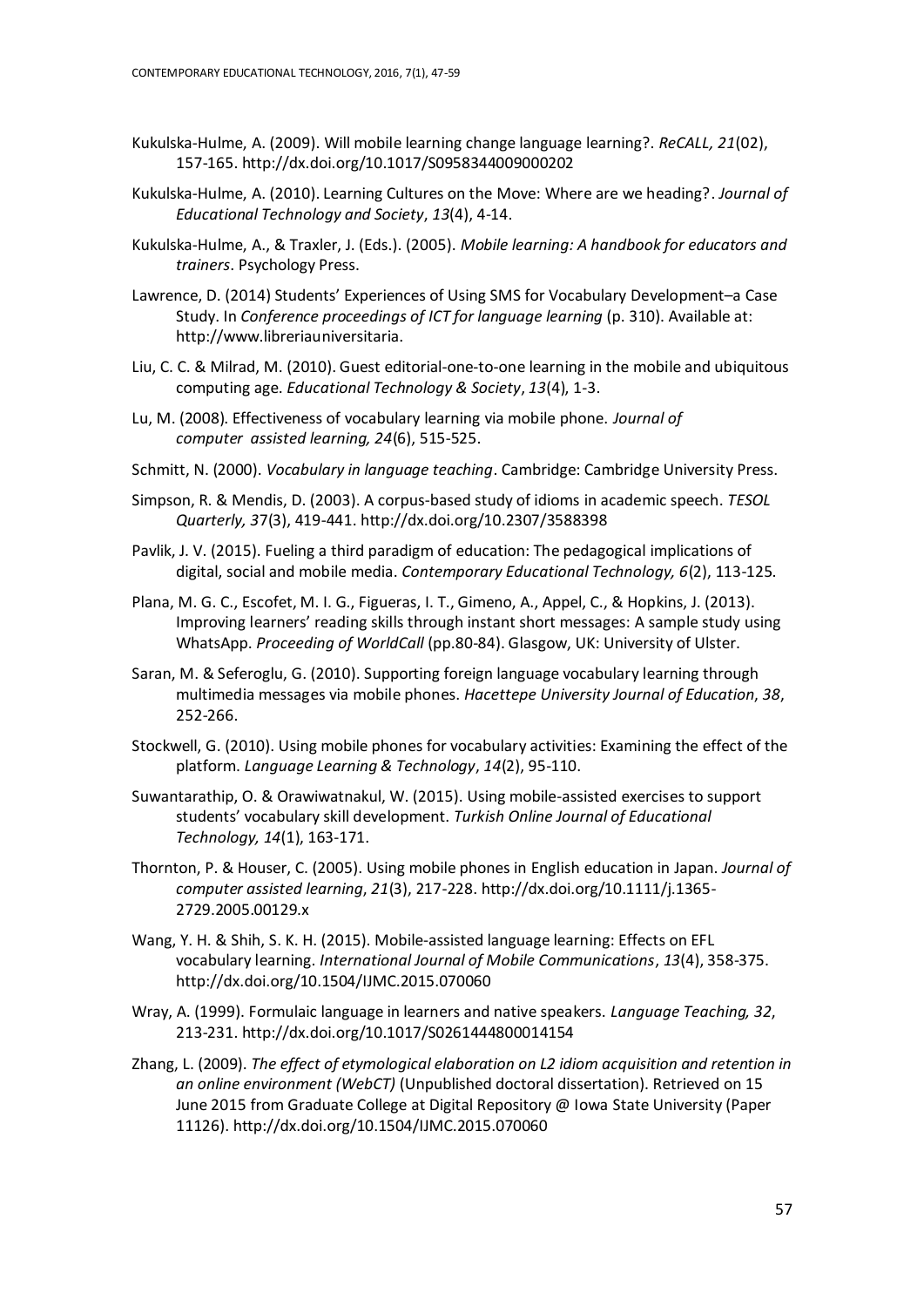Zhang, H., Song, W., & Burston, J. (2011). Reexamining the Effectiveness of Vocabulary Learning via Mobile Phones. *Turkish Online Journal of Educational Technology-TOJET*, *10*(3), 203-214.

**Correspondence:** Ahmet Basal, Assistant Professor, Department of Foreign Language Education, Faculty of Education, Yildiz Technical University, Davutpasa Campus, Esenler, Istanbul, Turkey